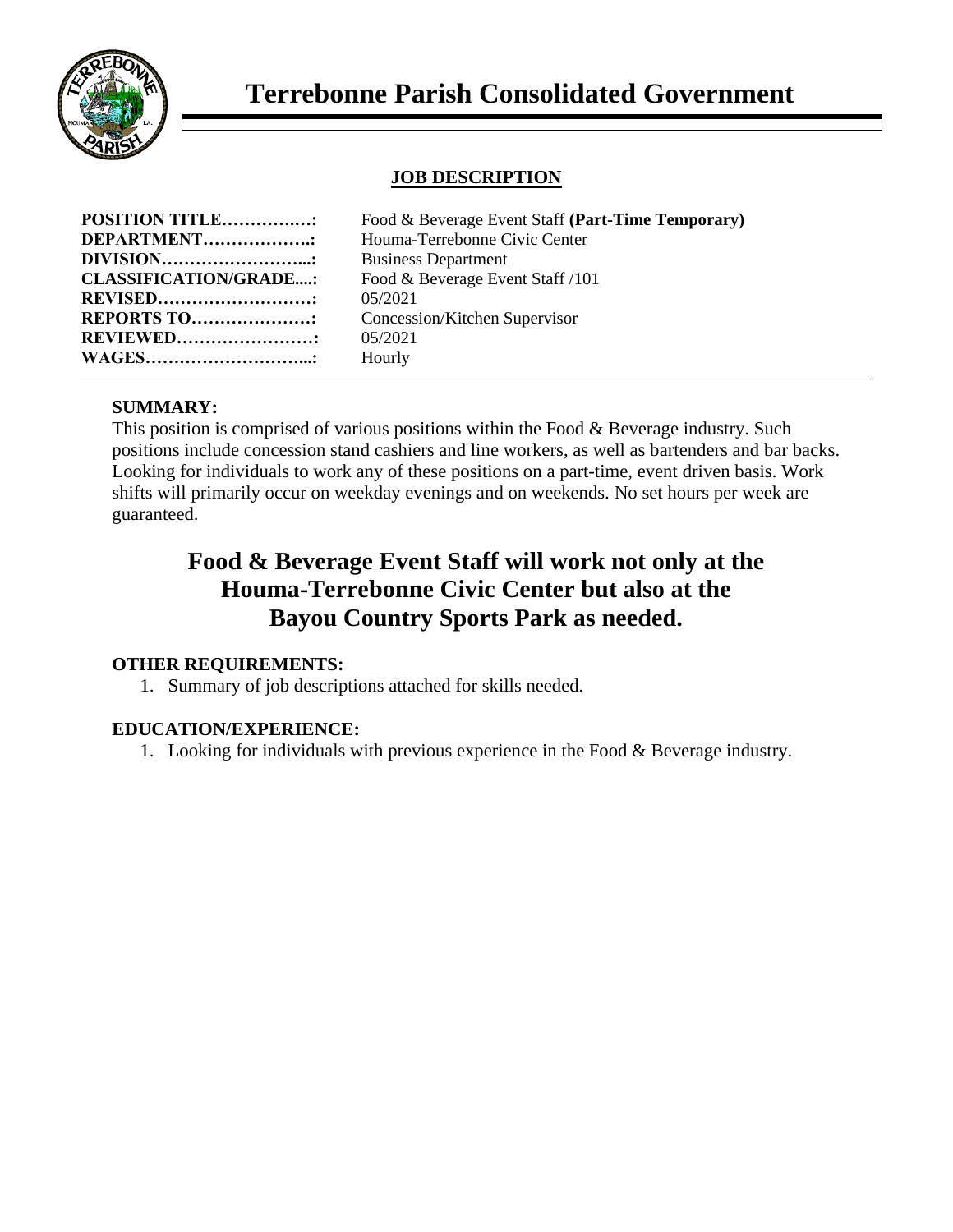# **HOUMA-TERREBONNE CIVIC CENTER FOOD & BEVERAGE DEPARTMENT PART-TIME FOOD & BEVERAGE**

### **BAR BACK GRADE 101**

JOB DESCRIPTION:

- Sets up bar station as required for event using HTCC checklist to prepare for business.
- Acts as runner during event, restocking bar items, glasses, ice product as needed.
- Assist co-workers in cleaning bar area, returning unsold product, roll outs to kitchen area after event.
- Assist in other areas as needed or directed.
- Reports to the Kitchen/Concessions Supervisor or Designee.

# **BARTENDER-CASHIER**

# **GRADE 101**

JOB DESCRIPTION:

- Must have a current BAR & TAM Card to work in this position.
- Requires basic knowledge of mixing and serving drinks.
- Sets up bar station as required for event using HTCC checklist to prepare for business.
- Counts bank as assigned at start of shift. Does not allow anyone to operate their assigned register. Initials tape whenever leaving station during shift.
- Is always friendly and courteous to guests. Refers any problems with a guest to supervisor.
- Ability to operate a register, collecting monies from guest for products ordered, giving correct change.
- Is alert at all times, paying close attention to guests being serviced, adhering to all Federal, State, and Local laws regarding alcohol service.
- Should not serve anyone who appears intoxicated.
- May or may not be able to receive tips, depending on the event. In any situation, inappropriate solicitation of tips from our guest will not be tolerated.
- Completes the cash audit sheet with Supervisor at end of shift.
- Assists co-workers in cleaning bar area, returning unsold product, roll outs to kitchen area after event.
- Assist in other areas as needed or directed.
- Reports to the Kitchen/Concession Supervisor or Designee.

# **CONCESSION CASHIER**

### **GRADE 101**

JOB DESCRIPTION:

• Must have a current BAR & TAM Card to work in this position.